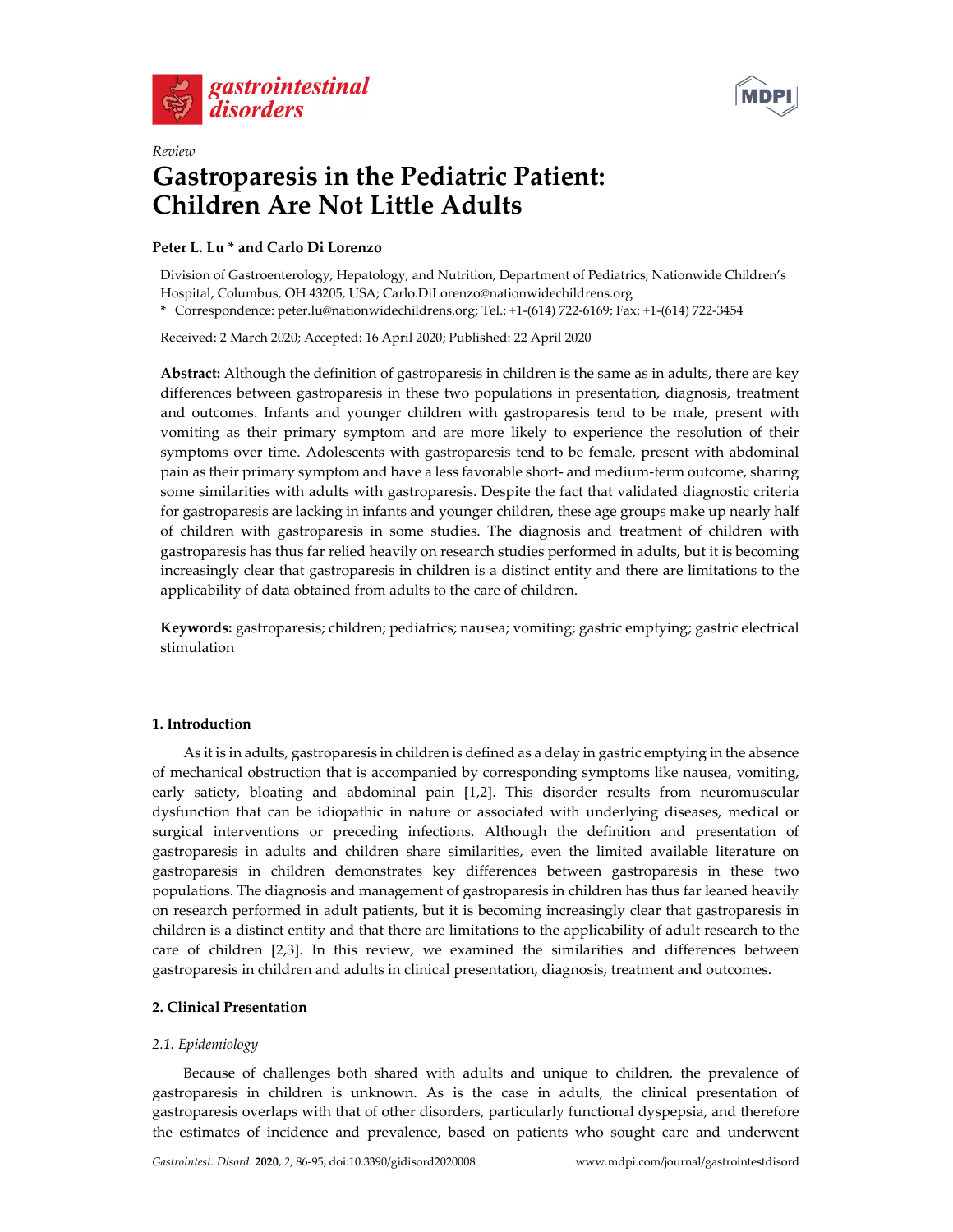confirmatory gastric emptying measurement, are likely to be underestimates. In one study using a questionnaire to predict gastric emptying, it was estimated that as many as 1.8% of adults have gastroparesis [4]. Similar estimates are not available in children. The measurement of the prevalence of gastroparesis in children is particularly challenging because of the lack of standardized diagnostic criteria, especially for younger patients. However, although the prevalence of gastroparesis in children remains unknown, the number of hospitalizations required for children with gastroparesis has been rising dramatically over the past decade. The cost of these hospitalizations increased nearly six-fold from 2004–2013 [5]. It is clear that gastroparesis in children is a problem that deserves our attention.

Gastroparesis affects children of all ages but is more frequently diagnosed in infants and young children. In one series of over 200 children with gastroparesis, 40.5% were five years of age or younger [6]. In a review of over 4000 patients of 0–21 years of age with gastroparesis requiring hospitalization, 43.5% of hospitalizations were for children of five years of age or younger [5]. There seems to be a male predominance among infants diagnosed with gastroparesis, with one series finding nearly a 3:1 male-to-female ratio among infants diagnosed by gastric emptying scintigraphy (GES) with a liquid meal [6]. Children with gastroparesis are equally likely to be male or female, but a female predominance develops in adolescence with a 2:1 female-to-male ratio in those >17 years of age [6]. There is a clear female predominance among adults with gastroparesis, with some studies reporting a 4:1 female-to-male ratio [1].

## *2.2. Etiology*

The majority of children with gastroparesis do not have an identifiable etiology and are therefore classified as having idiopathic gastroparesis [6]. Although gastroparesis is often considered idiopathic in adults as well, an identifiable cause is more often found in adults (50%–70%) compared to children (30%) [3,6]. In two larger studies of children with gastroparesis based on GES measurement of liquid or solid emptying, the most common causes of gastroparesis were a preceding infection (5%–18%), medication effect (18%) and a complication of surgery (12.5%) [6,7]. Narcotic use was an uncommon cause of gastroparesis in children [6]. However, comorbidities such as a history of prematurity, cerebral palsy, developmental delay and seizure disorder are relatively common (38.5% in one series), and likely play a role in the presentation of these children [6]. Delayed gastric emptying has been found in 80% of critically ill children starting enteral feeding and 69% of children with mitochondrial disorders [8,9]. Diabetes mellitus is the most common identifiable etiology of gastroparesis in adults, but accounts for only 2%–4% of gastroparesis in children [6,7]. The underlying pathophysiology of gastroparesis in children is not well understood, although there is limited data suggesting an association between antral eosinophils, mast cell degranulation, and delayed gastric emptying [2].

#### *2.3. Symptoms*

Children with gastroparesis most commonly present with vomiting (42%–68%) and abdominal pain (35%–51%). Nausea, early satiety and weight loss are reported in about a quarter of children with this diagnosis [6,7]. The presentation of gastroparesis in children is similar to the presentation of functional dyspepsia, and up to half of children with functional dyspepsia have delayed gastric emptying [2]. Presentation can change with age, with infants and children more likely to experience vomiting (69% and 45%, respectively) than adolescents (28%). Adolescents with gastroparesis are most likely to report abdominal pain as a presenting symptom, followed by nausea and then vomiting [7]. In adults with gastroparesis, nausea is the most commonly reported symptom (79%– 93%) followed by abdominal pain (73%) and vomiting (41%–68%) [1,10]. Although a subset of adults with gastroparesis have pain-predominant symptoms, nausea/vomiting predominance is more common [11].

Symptom scores validated in adults with gastroparesis have not been able to be validated in children. The Gastroparesis Cardinal Symptom Index (GCSI), a validated symptom severity score used for adults with gastroparesis, is not associated with delayed gastric emptying in children. This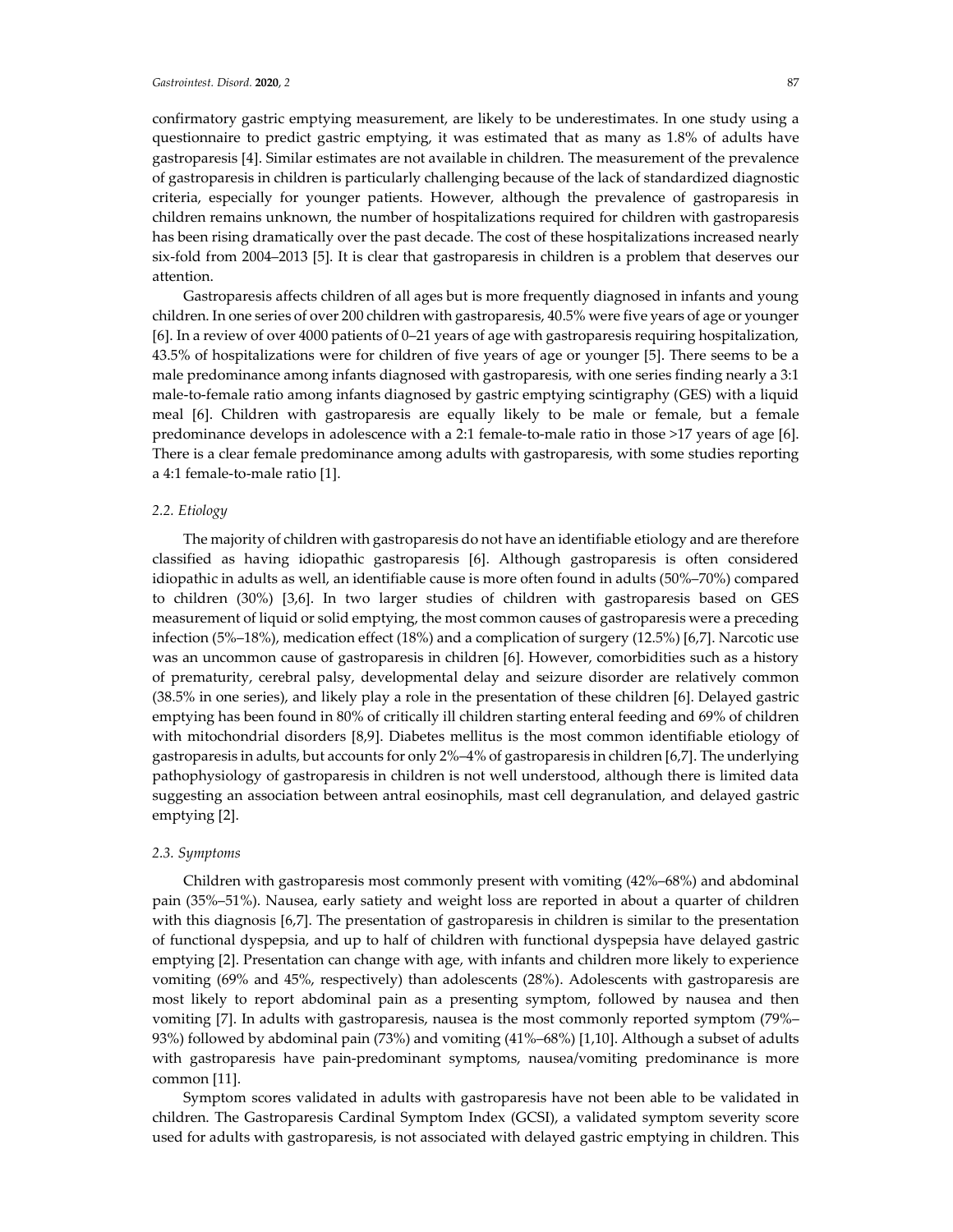was demonstrated in a cohort that consisted primarily of older children and adolescents, who one might presume would be closer in clinical presentation to adults. When each symptom was analyzed individually, only nausea severity was associated with delayed gastric emptying [12].

## **3. Diagnosis**

Similar to adults, the diagnosis of gastroparesis in children requires the demonstration of delayed gastric emptying. However, the method by which to do so is less clear, particularly in younger children. A summary of the more commonly used tests is shown in Table 1.

| <b>Test</b>                               | Advantages                                                                                                                       | <b>Disadvantages</b>                                                                                                                                                                                                                                            |
|-------------------------------------------|----------------------------------------------------------------------------------------------------------------------------------|-----------------------------------------------------------------------------------------------------------------------------------------------------------------------------------------------------------------------------------------------------------------|
| Gastric<br>emptying<br>scintigraphy (GES) | Widely available<br>Well validated in adults<br>Current gold standard for<br>٠<br>measurement of gastric<br>emptying in children | Radiation exposure<br>Standard meal not<br>appropriate for<br>infants/young children<br>Standard meal may not be<br>appropriate for children with<br>dietary restrictions or if not<br>accustomed to Western diet<br>No age/size-based normative<br>٠<br>values |
| Gastric emptying breath<br>test (GEBT)    | No radiation exposure<br>Can be performed in office<br>setting                                                                   | Limited availability<br>٠<br>No established standard<br>meal<br>Physical activity and medical<br>conditions can affect results<br>Limited information on<br>٠<br>normative values                                                                               |
| Wireless motility capsule<br>(WMC)        | No radiation exposure<br>Can be performed in office<br>setting<br>Provides information on<br>small bowel and colonic<br>transit  | Limited availability<br>٠<br>Very little available research<br>in children<br>Cannot be used for<br>infants/young children<br>unable to swallow capsule<br>No age/size-based normative<br>values                                                                |

| Table 1. Tests used to measure gastric emptying in children. |  |  |  |
|--------------------------------------------------------------|--|--|--|
|--------------------------------------------------------------|--|--|--|

#### *3.1. Gastric Emptying Scintigraphy*

GES remains the standard method for the measurement of gastric emptying [11]. For older children and adolescents, GES is generally performed in a similar manner to how it is performed in adults. GES involves the ingestion of a radiolabeled standard meal followed by serial measurement of radioactivity in the stomach, which correlates directly with the amount of the meal remaining in the stomach. GES is performed after a period of fasting and after the discontinuation of medications that can affect gastric emptying, including prokinetic medications and opiates [13]. In adults, the standard meal consists of the equivalent of two eggs labeled with Tc-99m sulfur colloid along with two slices of white bread, jam, and 120 ml of water. Imaging is usually performed at baseline, 1 hour, 2 hours, and 4 hours after the ingestion of the meal. Delayed gastric emptying is defined as having >90% retention at 1 hour, >60% at 2 hours and >10% at 4 hours [14]. These diagnostic criteria have been directly applied to children and adolescents, as normative data are not available for the pediatric population. Although variability remains in how GES is performed among pediatric institutions, extending the study to 4 hours has been recommended for children as well. In two pediatric studies comparing 2-hour and 4-hour studies, investigators found that extending the study from 2 to 4 hours increased the percentage of abnormal studies from 51% to 62% in one study and 13% to 26% in the other. Despite having normal emptying at 2 hours, another 15%–23% of children will have delayed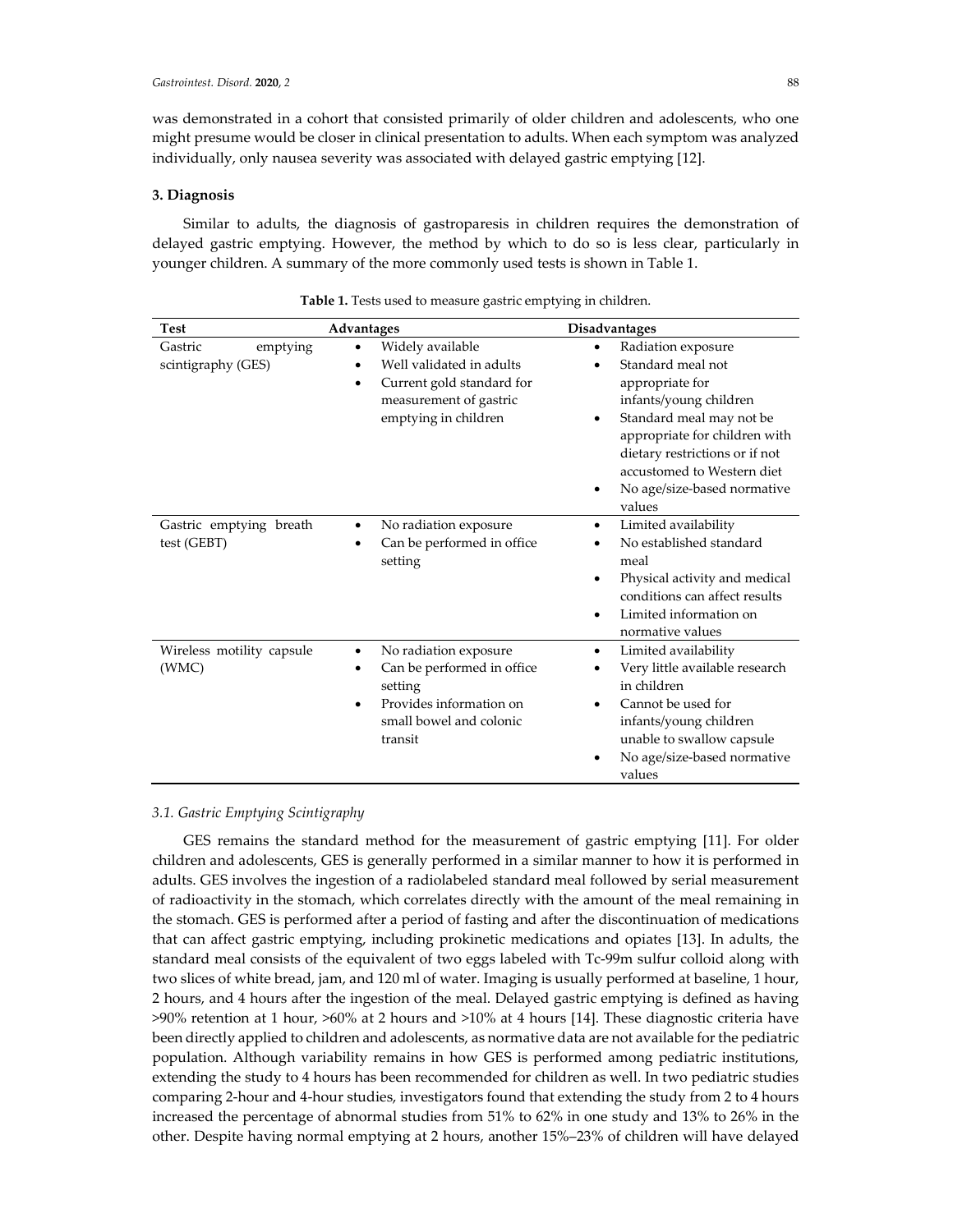emptying at 4 hours [15,16]. Much like in adults, symptom severity does not seem to correlate with the presence or degree of delayed gastric emptying in children [3,16].

While limitations to the standard GES protocol have been identified for adults undergoing evaluation for gastroparesis, these limitations are even more significant when the protocol is applied to children [1]. The standard meal is not developmentally appropriate for infants and younger children. Even for older children, it can be challenging to finish the standard meal in a timely manner given the volume of the meal and the types of food in the meal. In one series of children of 4 years of age and older, 13% were unable to complete the ingestion of the standard meal. Children who were younger and physically smaller based on body surface area were less likely to be able to complete the meal [17]. The standard meal may also not be acceptable to children based on dietary restrictions (for example, those with egg or wheat allergies) and if they are not accustomed to a Western diet [18].

Perhaps the most glaring limitation in diagnosing gastroparesis in children is the lack of age and size-based normative values. Age and anthropometric measurements, particularly body surface area, can affect the gastric emptying measurements in children [17]. The relative size and nutritional content of the standard meal are very different for a four-year-old child compared to an adult. However, given the radiation exposure associated with GES testing, investigators have been reluctant to apply the test to large numbers of healthy children to establish normative values [3]. This limitation is even more prominent when we consider infants and younger children, for whom the standard meal is not developmentally appropriate. In this population, clinicians often rely on the measurement of the gastric emptying of liquid (for example, radiolabeled formula), again without established normative data. As noted earlier, 40.5%–43.5% of patients described in studies of children with gastroparesis are infants or children younger than five years of age [5,7].

## *3.2. Gastric Emptying Breath Testing*

Gastric emptying breath testing (GEBT) has been studied in children with suspected gastroparesis, but its clinical use is still not widespread. In prior studies, GEBT has been performed in a manner similar to how it is performed in adults. GEBT is particularly appealing in the pediatric population as it does not involve radiation exposure and can be performed in an office setting. 13C is a stable non-radioactive isotope most commonly administered as 13C-octanoic acid (octanoic acid is a medium-chain fatty acid) or 13C-spirulina (Spirulina platensis is an edible blue-green algae). When ingested with a solid meal (prior studies in children have used eggs, cake, or pancakes), subsequent measurement of <sup>13</sup>CO<sub>2</sub> in breath samples correlates with the rate of gastric emptying [1,19,20]. Several smaller studies have reported a good correlation between GEBT and GES measurements in children [20–22]. Investigators have performed GEBT on healthy children to report normative values, most recently in a larger cohort of 120 children who underwent 13C-octanoic acid breath testing with a pancake meal. In this cohort, the mean gastric half-emptying time was 157.7 +/− 54.0 minutes and decreased with age from 1 to 10 years of age before stabilizing [20]. GEBT results can also be influenced by physical activity and confounding factors like malabsorption, hepatic dysfunction and pulmonary disease [1]. However, particularly if further studies support the correlation between gastric emptying measured by GEBT and GES, GEBT could allow the determination of age and sizebased normal gastric emptying values.

#### *3.3. Wireless Motility Capsule*

Wireless motility capsule (WMC) testing involves the oral ingestion of a non-digestible capsule that continuously records pH, pressure and temperature as the capsule progresses through the gastrointestinal tract. By measuring the time from capsule ingestion until a sharp rise in pH corresponding to its exit from the acidic environment of the stomach, the investigator is able to calculate gastric emptying time [23]. In adults, studies evaluating the correlation between gastric emptying time as measured by the WMC and gastric emptying as measured by GES have provided mixed results [24,25]. In children, one study found that prolonged gastric emptying time was sensitive (100% sensitivity) but not specific (50% specificity) in identifying delayed gastric emptying as measured by GES [26]. Normative data are not available in the pediatric population. WMC testing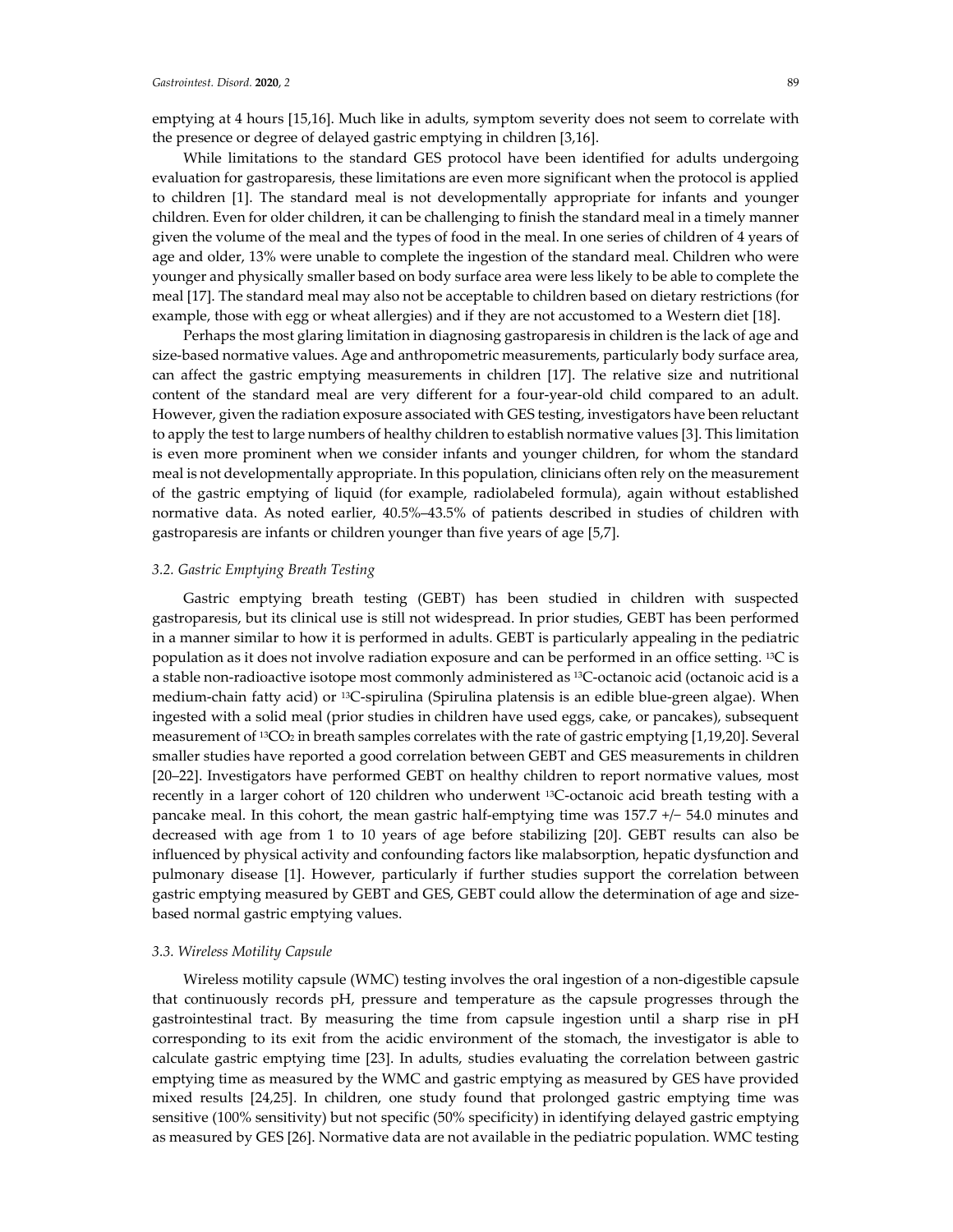is not widely available in pediatric institutions, partially due to limited insurance coverage. The size of the capsule also precludes its use in most children younger than five years of age.

### **4. Treatment**

Treatment for both children and adults with gastroparesis involves addressing fluid, electrolyte, and nutritional needs; treating any identifiable cause of the delayed gastric emptying; and managing symptoms [1]. Adults with gastroparesis are more likely to have an identifiable etiology, particularly one that can be directly treated, like diabetes mellitus. Unfortunately, the majority of children with gastroparesis do not have an identifiable cause, and therefore once fluid, electrolyte, and nutritional issues have been addressed, treatment generally involves managing the child's symptoms. This begins with dietary modifications both to minimize symptoms and to ensure adequate nutritional support. A summary of treatment options is shown in Table 2. Unlike in adults, there are no pediatric studies demonstrating differences in treatment response based on underlying etiology.

| <b>Treatment</b>                             | Description                                                                                                                                                                                                                                  | Outcomes                                                                                                                                                                                               |
|----------------------------------------------|----------------------------------------------------------------------------------------------------------------------------------------------------------------------------------------------------------------------------------------------|--------------------------------------------------------------------------------------------------------------------------------------------------------------------------------------------------------|
| Dietary modification                         | Smaller, more frequent<br>meals<br>Lower fat and fiber content<br>Formula supplementation or<br>٠<br>pureed diet                                                                                                                             | In one series, 1.5% of<br>$\bullet$<br>children responded to<br>dietary modification alone<br>$[7]$                                                                                                    |
| Metoclopramide                               | Dopamine D2-receptor<br>$\bullet$<br>antagonist<br>Prokinetic and antiemetic<br>properties<br>Use limited by concerns<br>٠<br>regarding neurological side<br>effects                                                                         | In one series, 20% of children<br>$\bullet$<br>responded, 11% with<br>symptom resolution, 24%<br>with side effects [7]                                                                                 |
| Domperidone                                  | Dopamine D2-receptor<br>$\bullet$<br>antagonist<br>Prokinetic and antiemetic<br>properties<br>No longer commercially<br>available in the United States                                                                                       | In one series, 74% of children<br>$\bullet$<br>responded, 26% with<br>symptom resolution, 6%<br>with side effects [7]<br>Superior to cisapride in<br>٠<br>children with diabetic<br>gastroparesis [27] |
| Erythromycin                                 | Macrolide antibiotic and<br>$\bullet$<br>motilin agonist<br>Prokinetic effect<br>Tachyphylaxis                                                                                                                                               | In one series, 51% of children<br>$\bullet$<br>responded, 5% with<br>symptom resolution, 10%<br>with side effects [7]                                                                                  |
| Intrapyloric<br>botulinum<br>toxin injection | Endoscopic injection of<br>$\bullet$<br>botulinum toxin into pylorus<br>Older children and those<br>٠<br>with vomiting more likely to<br>respond [28]                                                                                        | In one series, 67% of children<br>$\bullet$<br>responded, 27% with<br>symptom resolution, 2%<br>with side effects [28]                                                                                 |
| electrical<br>Gastric<br>stimulation         | High-frequency, low-energy<br>$\bullet$<br>electrical stimulation<br>delivered via electrodes<br>implanted along greater<br>curvature of the stomach<br>Stimulator implantation<br>٠<br>often follows response to<br>temporary trial [29,30] | Significant improvement in<br>$\bullet$<br>symptom severity,<br>particularly nausea and<br>vomiting [29,30]                                                                                            |

**Table 2.** Summary of the treatments used for children with gastroparesis.

*4.1. Dietary Modification*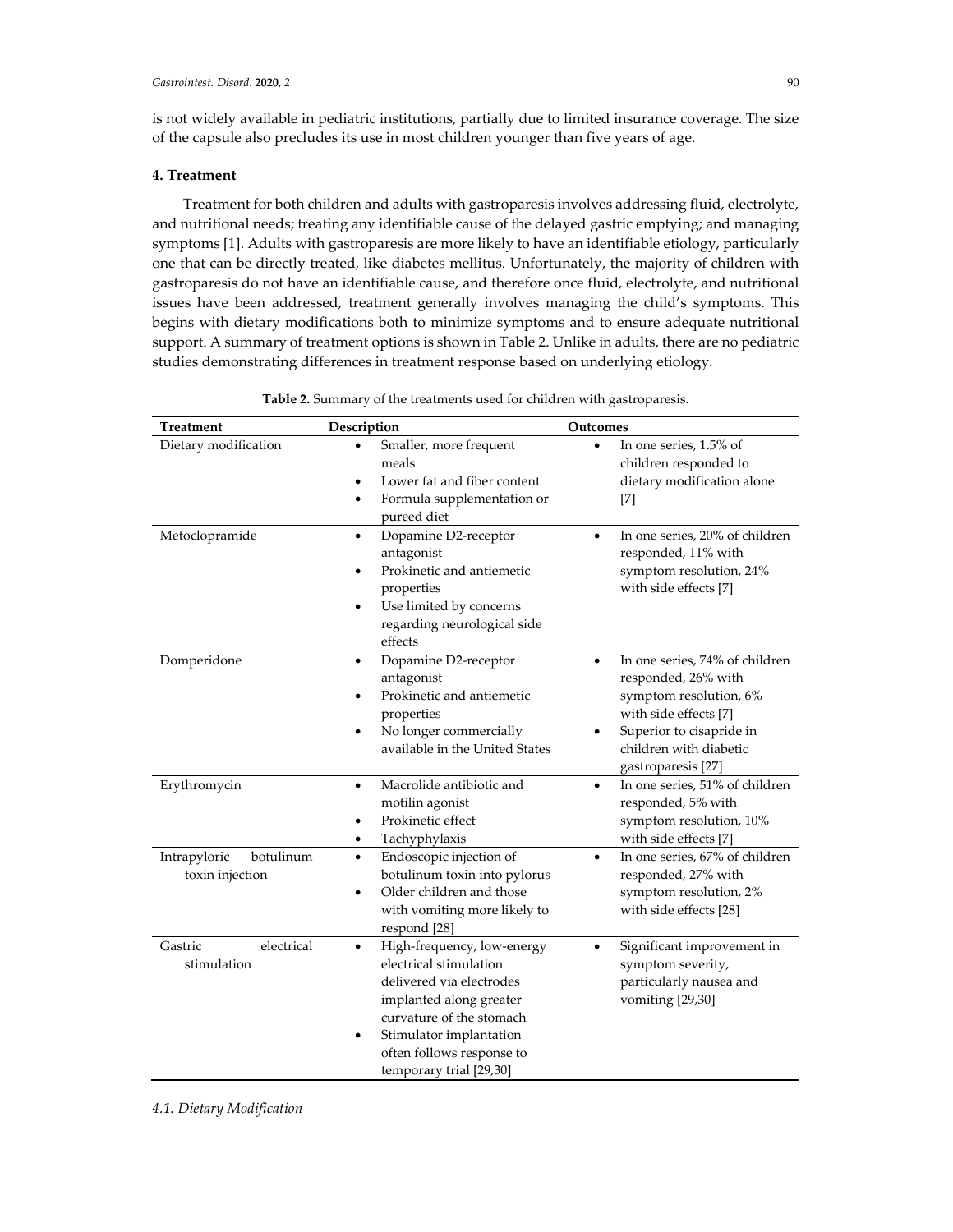Dietary modifications need to be adapted based on the infant or child's baseline feeding regimen and developmental age. The goals of dietary modification are to ensure adequate nutritional intake while limiting gastric retention and subsequent associated symptoms. Smaller meals with lower fat and fiber content given more frequently throughout the day can be easier to tolerate for children with gastroparesis. For children with more persistent symptoms, formula supplementation or a trial of a pureed diet may be better tolerated, particularly as liquid emptying is often preserved in gastroparesis. For children with more severe symptoms leading to the intolerance of oral feeding, continuous tube feeding or transpyloric feeding is often needed [23,31]. However, dietary modifications alone are rarely effective. In one series, only 1.5% of children with gastroparesis responded to dietary modification alone [7].

#### *4.2. Pharmacologic Treatment*

The majority of children with gastroparesis will therefore receive pharmacologic treatment. Metoclopramide is generally considered first-line treatment for adults with gastroparesis, but its use in children has been limited by concerns regarding neurological side effects like tardive dyskinesia that have led to a black box warning from the United States Food and Drug Administration [1,3]. Metoclopramide is a dopamine D2-receptor antagonist that has both prokinetic and antiemetic properties. In a study of children with gastroparesis reported by Rodriguez et al., metoclopramide was the most commonly used prokinetic medication but only 20% reported a favorable response and 11% had resolution of symptoms. Nearly a quarter of children reported side effects, with behavioral changes, dystonia, insomnia and movement disorders reported most often [7]. The limited data available raises the concern that metoclopramide may be less beneficial for children with gastroparesis compared to adults. Domperidone, another dopamine antagonist with both prokinetic and antiemetic effects, was the most effective prokinetic in the study, with 74% reporting response and 26% reporting the resolution of symptoms. Side effects were reportedly in only 6% of children [7]. Domperidone has previously been shown to be superior to cisapride in improving symptoms and gastric emptying in children with diabetic gastroparesis [27]. Unfortunately, domperidone is currently only available in the United States through the Food and Drug Administration Investigational New Drug application process [3]. Cisapride, a 5-hydroxytryptamine type 4 (HT4) receptor agonist, was previously used for gastroparesis but has been removed from commercial use in the United States because of the risk of ventricular arrhythmias [2].

Erythromycin, a macrolide antibiotic and motilin agonist, has a pure prokinetic effect and is generally well tolerated in children. As is the case in adults, children can experience tachyphylaxis with a decrease in efficacy after as little as 4 weeks [32]. For some children, this can be overcome by alternating between erythromycin treatment and scheduled time off the medication. Given the aforementioned concerns regarding metoclopramide, erythromycin is the most commonly used prokinetic in some studies of children with gastroparesis and has been used for infants, children and adolescents [6]. In the same study by Rodriguez et al., 51% of children responded to erythromycin but only 5% reported a resolution of symptoms. However, side effects were less common than with metoclopramide (10% versus 24%) and included abdominal pain, headache and behavioral changes [7].

Proton pump inhibitors, antiemetics, and neuromodulators are often used for children with gastroparesis as well, particularly given the overlap in the presentations between gastroparesis and functional dyspepsia. Tricyclic antidepressants with a more prominent anticholinergic effect, like amitriptyline, can delay gastric emptying and are generally avoided in children with gastroparesis [23]. However, in the six children in the study by Rodriguez et al. who were treated with amitriptyline, all reported a positive response, perhaps further emphasizing the overlap between gastroparesis and functional dyspepsia [7].

#### *4.3. Pyloric Intervention*

When children with gastroparesis continue to experience symptoms impacting their quality of life or nutritional status despite medical treatment with dietary modification and pharmacologic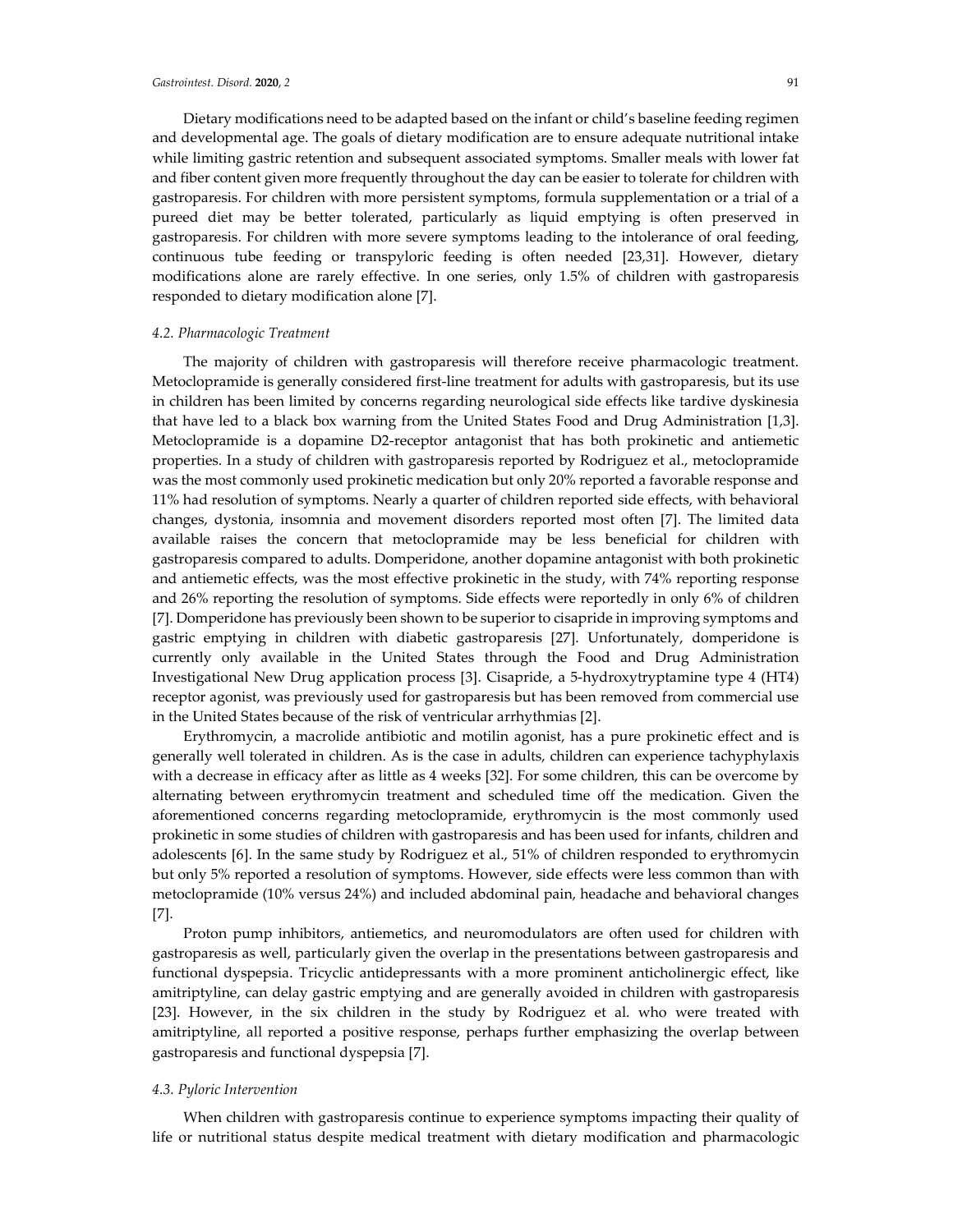treatment, pyloric intervention should be considered. In a subset of adults with gastroparesis, pyloric sphincter dysfunction and pylorospasm is thought to play a role in impairing gastric emptying. Endoscopic intrapyloric botulinum toxin injection has been used to treat adults with gastroparesis with some benefit, although two controlled studies did not show significant improvement in symptoms compared to placebo [33,34]. In a retrospective review of intrapyloric botulinum toxin injections performed in 45 children with gastroparesis, two-thirds reported some degree of improvement after the procedure with improvement lasting a median of 3 months. Older children and those with vomiting were more likely to respond [28]. Pyloroplasty and pyloromyotomy (including gastric per-oral endoscopic myotomy) have been used in adults with gastroparesis, but the pediatric literature on these interventions remains limited. In the series of children with gastroparesis reported by Rodriguez et al, six children underwent pyloroplasty with some degree of positive response in all six children [7]. In another series of children with gastroesophageal reflux disease and concurrent delayed gastric emptying who underwent pyloromyotomy at the time of fundoplication, investigators found an improvement in gastric emptying during the follow up [35]. Prospective, controlled studies on pyloric interventions for children with refractory gastroparesis are needed.

## *4.4. Gastric Electrical Stimulation*

Gastric electrical stimulation is generally reserved for children with debilitating symptoms or long-term dependence on supplemental nutrition (like tube feeding or parenteral nutrition) despite treatment with the therapies previously described. Gastric electrical stimulation involves the application of high-frequency, low-energy electrical stimulation via electrodes implanted along the greater curvature of the stomach. Gastric electrical stimulation has been used for adults with nausea and vomiting refractory to conventional treatment for over two decades and in children for over the past decade [36]. The literature supporting its use in adults has been growing over time, most recently after a randomized controlled trial of 172 patients treated with gastric electrical stimulation demonstrated significantly improved vomiting scores when the stimulator was on compared to off [37]. Gastric electrical stimulation appeared to have several early and late physiological effects, but its beneficial effect on gastric emptying was not consistent. Symptomatic improvement was seen in both patients with and without gastroparesis, and in those with baseline delayed gastric emptying there can be a prokinetic effect as well [38]. Several observational studies of children as young as two years of age with refractory nausea and vomiting (with and without gastroparesis) have found significant and durable improvement in symptom severity, quality of life and feeding tolerance after gastric electrical stimulation treatment. Many pediatric centers proceed with stimulator implantation only after a successful response to a minimally invasive trial of temporary stimulation delivered by a lead placed endoscopically through the nares or pre-existing gastrostomy [29,30,39].

#### **5. Outcomes**

Although our understanding of the clinical outcomes for children with gastroparesis is limited, it does appear that the likelihood of symptom improvement and resolution is higher in children than in adults with gastroparesis. The majority of adults with gastroparesis continued to experience symptoms in the long-term, with only 24%–26% experiencing a  $\geq 1$  point improvement in GCSI after one year of follow up [40]. In contrast, the majority of children with gastroparesis experience symptom improvement or resolution. In a study of 204 children with gastroparesis, Rodriguez et al. found that 52% experienced resolution of their symptoms after a median follow up of 18 months. The majority of children who experienced symptom resolution had done so prior to 12 months after their diagnosis [7]. In a study of 239 children with gastroparesis, Waseem et al. found significant improvements in nausea, vomiting, abdominal pain, early satiety and weight loss after a mean follow up of 24 months [6]. Clinical outcomes appear to differ based on the child's age and etiology. In the study by Rodriguez et al., infants and children were more likely to experience a resolution of symptoms than adolescents. Multivariate analysis found that in addition to older age, a longer duration of the symptoms, lack of response to a prokinetic medication and a concurrent diagnosis of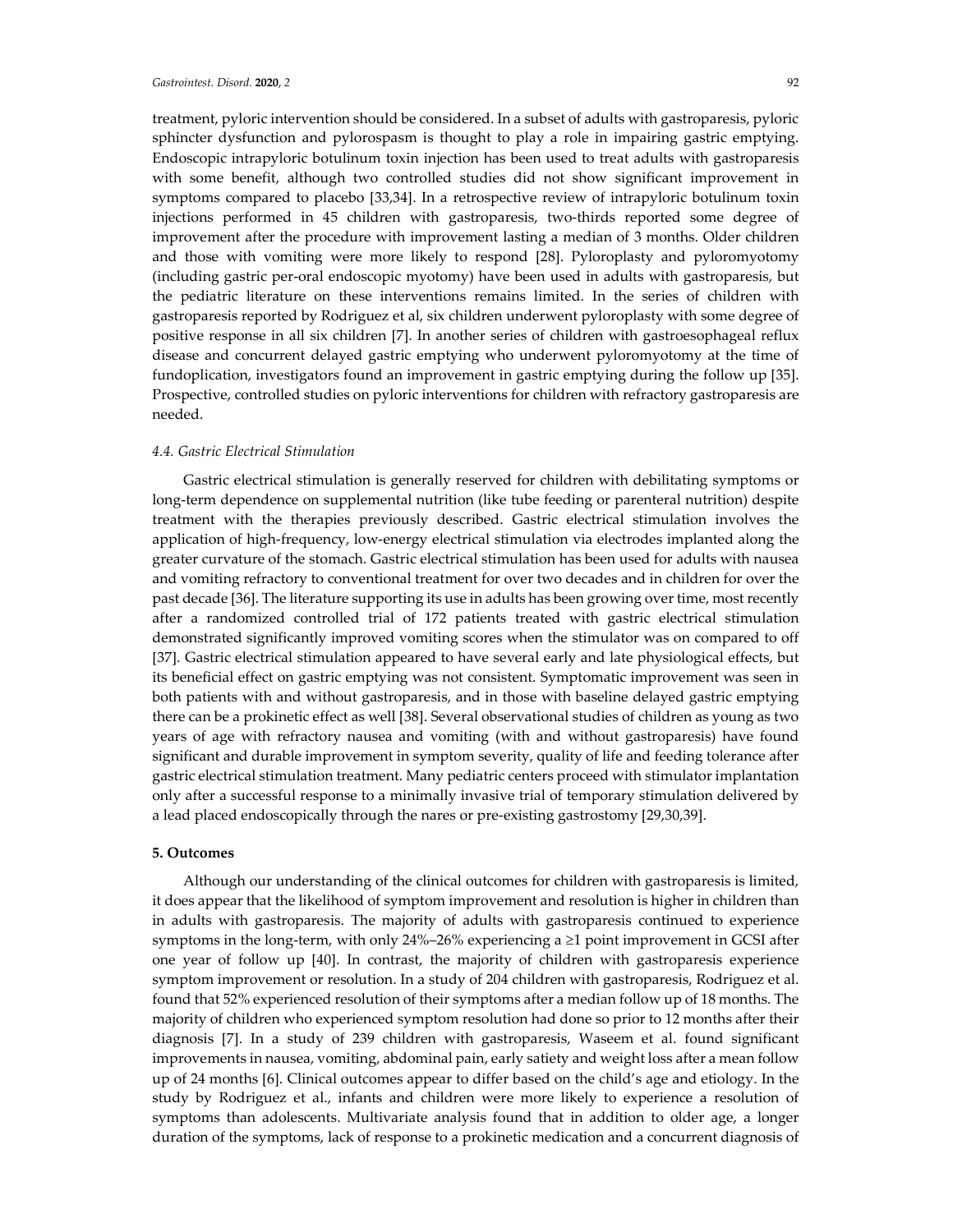mitochondrial disorder led to a lower likelihood of symptom resolution during follow up [7]. In a case series of children with post-viral gastroparesis, all affected patients recovered within 24 months [41].

## **6. Conclusion**

The published literature on gastroparesis in children is limited. Nonetheless, it is clear based on the information we have that gastroparesis in children is distinct from gastroparesis in adults, with key differences in presentation, diagnosis, treatment response and outcome. The toddler with a history of prematurity, cerebral palsy, mitochondrial disorder and delayed gastric emptying is clearly different from the adult with diabetes mellitus, chronic narcotic use and delayed gastric emptying. While both patients share the common finding of delayed gastric emptying, they are otherwise experiencing completely different disorders.

Gastroparesis appears to differ even among different pediatric age groups. Infants and young children with gastroparesis are more likely to be male and to experience resolution of their symptoms within 18–24 months of follow up. Adolescents with gastroparesis are more likely to be female and less likely to experience symptom resolution, perhaps transitioning into a phenotype more similar to adults. Vomiting is the predominant symptom of gastroparesis in younger children compared to abdominal pain in adolescents. These clinical distinctions within the pediatric population argue that appropriate evaluation and management should differ by age group as well.

One of the primary limitations to our understanding of gastroparesis in children is how we evaluate gastric emptying in children. While it may be appropriate to apply adult normative values to adolescents, we have evidence that this is not appropriate for younger and smaller children, even if they are able to complete the standardized meal required for GES. There is growing interest in the use of GEBT in children, which may enable the identification of normative values for gastric emptying across age groups. Another limitation is the lack of clinical measures of gastroparesis severity validated in infants, children, and adolescents. Development of validated symptom scores for each of these populations would facilitate the evaluation of treatment options. These are key steps toward understanding how to best evaluate and treat pediatric patients with gastroparesis.

Further research on gastroparesis specific to children is needed, particularly when we consider the dramatic increase in the number and cost of hospitalizations for gastroparesis in children over the past decade [5]. It is encouraging that attention to this issue is growing, with several other recent publications echoing the distinctions between gastroparesis in children and adults [2,3]. With a new focus on gastroparesis in children and advances in diagnostic testing and treatment, the future is bright.

**Conflicts of Interest:** The authors declare no conflicts of interest

## **References**

- 1. Camilleri, M.; Chedid, V.; Ford, A.C.; Haruma, K.; Horowitz, M.; Jones, K.L.; Low, P.A.; Park, S.Y.; Parkman, H.P.; Stanghellini, V. Gastroparesis. *Nat. Rev. Dis. Primers* **2018**, doi:10.1038/s41572-018-0038-z.
- 2. Kovacic, K.; Elfar, W.; Rosen, J.M.; Yacob, D.; Raynor, J.; Mostamand, S.; Punati, J.; Fortunato, J.E.; Saps, M. Update on pediatric gastroparesis: A review of the published literature and recommendations for future research. *Neurogastroenterol. Motil.* **2020**, *32,* doi:10.1111/nmo.13780.
- 3. Febo-Rodriguez, L.; Chumpitazi, B.P.; Shulman, R.J. Childhood gastroparesis is a unique entity in need of further investigation. *Neurogastroenterol. Motil.* **2020**, *32,* doi:10.1111/nmo.13699.
- 4. Rey, E.; Choung, R.S.; Schleck, C.D.; Zinsmeister, A.R.; Talley, N.J.; Locke, G.R. Prevalence of hidden gastroparesis in the community: The gastroparesis "Iceberg." *J. Neurogastroenterol. Motil.* **2012**, *18*, 34–42, doi:10.5056/jnm.2012.18.1.34.
- 5. Lu, P.L.; Moore-Clingenpeel, M.; Yacob, D.; Di Lorenzo, C.; Mousa, H.M. The rising cost of hospital care for children with gastroparesis: 2004–2013. *Neurogastroenterol. Motil.* **2016**, doi:10.1111/nmo.12869.
- 6. Waseem, S.; Islam, S.; Kahn, G.; Moshiree, B.; Talley, N.J. Spectrum of gastroparesis in children. *J. Pediatr. Gastroenterol. Nutr.* **2012**, *55*, 166–172, doi:10.1097/MPG.0b013e31824cf06e.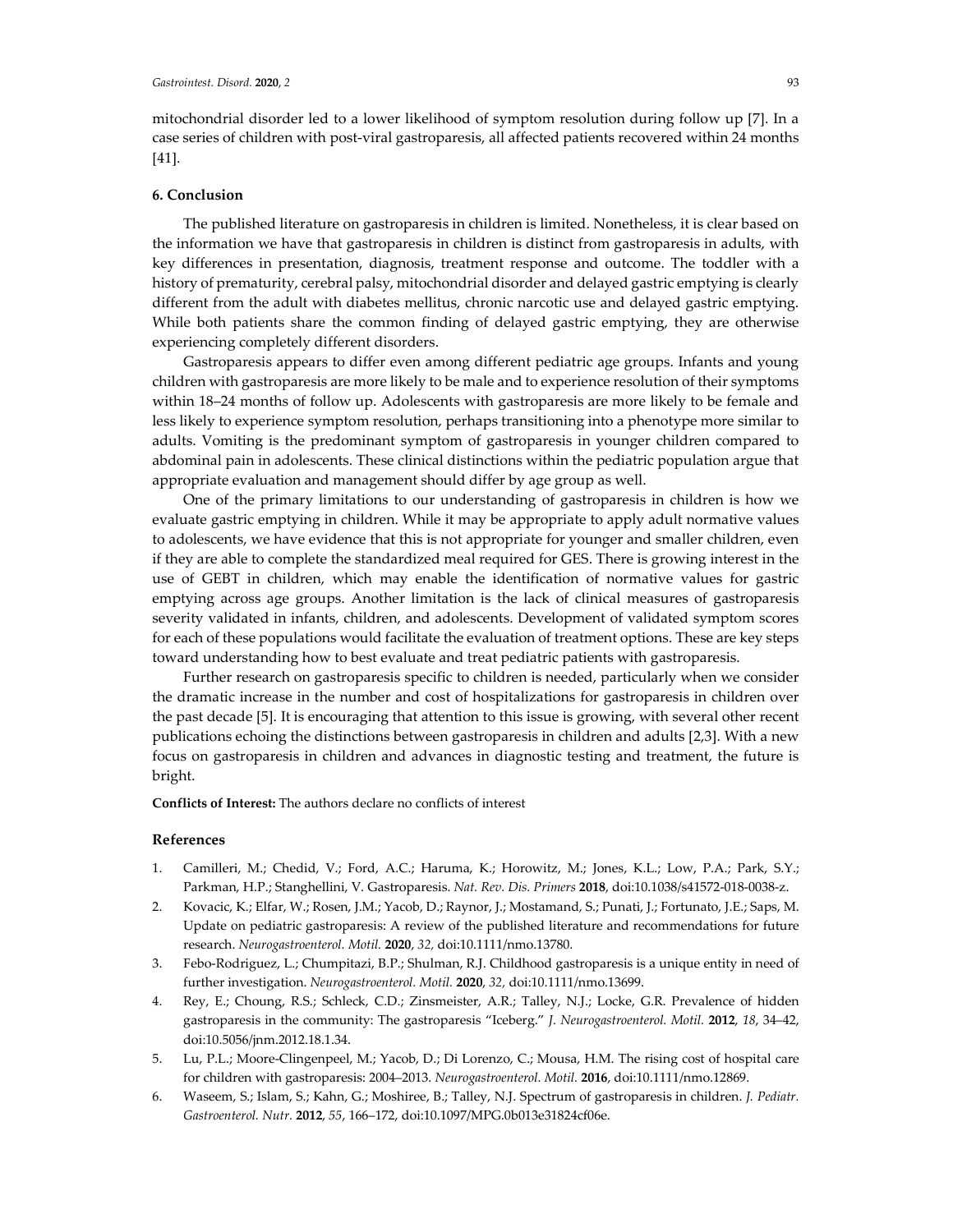- 7. Rodriguez, L.; Irani, K.; Jiang, H.; Goldstein, A.M. Clinical presentation, response to therapy, and outcome of gastroparesis in children. *J. Pediatr. Gastroenterol. Nutr.* **2012**, *55*, 185–190, doi:10.1097/MPG.0b013e318248ed3f.
- 8. Martinez, E.E.; Pereira, L.M.; Gura, K.; Stenquist, N.; Ariagno, K.; Nurko, S.; Mehta, N.M. Gastric emptying in critically III children. *J. Parenter. Enter. Nutr.* **2017**, *41*, 1100–1109, doi:10.1177/0148607116686330.
- 9. Bhardwaj, J.; Wan, D.Q.; Koenig, M.K.; Liu, Y.; Hashmi, S.S.; Rhoads, J.M. Impaired gastric emptying and small bowel transit in children with mitochondrial disorders. *J. Pediatr. Gastroenterol. Nutr.* **2012**, *55*, 194– 199, doi:10.1097/MPG.0b013e3182514805.
- 10. Hasler, W.L.; Wilson, L.A.; Parkman, H.P.; Koch, K.L.; Abell, T.L.; Nguyen, L.; Pasricha, P.J.; Snape, W.J.; McCallum, R.W.; Sarosiek, I.; et al. Factors related to abdominal pain in gastroparesis: contrast to patients with predominant nausea and vomiting. *Neurogastroenterol. Motil.* **2013**, *25*, 427-e301, doi:10.1111/nmo.12091.
- 11. Abell, T.L.; Camilleri, M.; Donohoe, K.; Hasler, W.L.; Lin, H.C.; Maurer, A.H.; McCallum, R.W.; Nowak, T.; Nusynowitz, M.L.; Parkman, H.P.; et al. Consensus recommendations for gastric emptying scintigraphy: A joint report of the american neurogastroenterology and motility society and the society of nuclear medicine. *Am. J. Gastroenterol.* **2008**, *103*, 753–763, doi:10.1111/j.1572-0241.2007.01636.x.
- 12. Jericho, H.; Adams, P.; Zhang, G.; Rychlik, K.; Saps, M. Nausea predicts delayed gastric emptying in children. *J. Pediatr.* **2014**, *164*, 89–92, doi:10.1016/j.jpeds.2013.09.019.
- 13. Rao, S.S.C.; Camilleri, M.; Hasler, W.L.; Maurer, A.H.; Parkman, H.P.; Saad, R.; Scott, M.S.; Simren, M.; Soffer, E.; Szarka, L. Evaluation of gastrointestinal transit in clinical practice: Position paper of the american and european neurogastroenterology and motility societies. *Neurogastroenterol. Motil.* **2011**, *23*, 8–23, doi:10.1111/j.1365-2982.2010.01612.x.
- 14. Tougas, G. Assessment of gastric emptying using a low fat meal: Establishment of international control values. *Am. J. Gastroenterol.* **2000**, *95*, 1456–1462, doi:10.1016/S0002-9270(00)00868-6.
- 15. Chogle, A.; Saps, M. Gastroparesis in children. *J. Pediatr. Gastroenterol. Nutr.* **2013**, *56*, 439–442, doi:10.1097/MPG.0b013e31827a789c.
- 16. Edwards, S.T.; Cocjin, J.; Theut, S.B.; Rivard, D.; Sherman, A.K.; Friesen, C.A. A comparison of the diagnosis of gastroparesis in 4 h pediatric gastric emptying studies versus 2 h studies. *BMC Gastroenterol.* **2019**, *19*, 26, doi:10.1186/s12876-019-0948-6.
- 17. Wong, G.K.; Shulman, R.J.; Chumpitazi, B.P. Gastric emptying scintigraphy results in children are affected by age, anthropometric factors, and study duration. *Neurogastroenterol. Motil.* **2015**, *27*, 356–362, doi:10.1111/nmo.12499.
- 18. Malik, R.; Srivastava, A.; Gambhir, S.; Yachha, S.K.; Siddegowda, M.; Ponnusamy, M.; Poddar, U. Assessment of gastric emptying in children: Establishment of control values utilizing a standardized vegetarian meal. *J. Gastroenterol. Hepatol.* **2016**, *31*, 319–325, doi:10.1111/jgh.13145.
- 19. Chitkara, D.K.; Camilleri, M.; Zinsmeister, A.R.; Burton, D.; El-Youssef, M.; Freese, D.; Walker, L.; Stephens, D. Gastric sensory and motor dysfunction in adolescents with functional dyspepsia. *J. Pediatr.* **2005**, *146*, 500–505, doi:10.1016/j.jpeds.2004.11.031.
- 20. Hauser, B.; Roelants, M.; De Schepper, J.; Veereman, G.; Caveliers, V.; Devreker, T.; De Greef, E.; Vandenplas, Y. Gastric emptying of solids in children: reference values for the 13 c-octanoic acid breath test. *Neurogastroenterol. Motil.* **2016**, *28*, 1480–1487, doi:10.1111/nmo.12845.
- 21. Braden, B.; Peterknecht, A.; Piepho, T.; Schneider, A.; Caspary, W.; Hamscho, N.; Ahrens, P. Measuring gastric emptying of semisolids in children using the 13C-acetate breath test: A validation study. *Dig. Liver Dis.* **2004**, *36*, 260–264, doi:10.1016/j.dld.2003.12.011.
- 22. Eradi, B.; Wright, J.; Gibbons, N.J.; Blackshaw, P.E.; Perkins, A.C.; Wakefield, J.; Sithole, J.; Singh, S.J. Validity of 13C octanoic acid breath test for measurement of solid meal gastric emptying time in children. *J. Pediatr. Surg.* **2006**, *41*, 2062–2065, doi:10.1016/j.jpedsurg.2006.08.006.
- 23. Camilleri, M.; Parkman, H.P.; Shafi, M.A.; Abell, T.L.; Gerson, L. Clinical guideline: Management of gastroparesis. *Am. J. Gastroenterol.* **2013**, *108*, 18–37, doi:10.1038/ajg.2012.373.
- 24. Kuo, B.; McCallum, R.W.; Koch, K.L.; Sitrin, M.D.; Wo, J.M.; Chey, W.D.; Hasler, W.L.; Lackner, J.M.; Katz, L.A.; Semler, J.R.; et al. Comparison of gastric emptying of a nondigestible capsule to a radio-labelled meal in healthy and gastroparetic subjects. *Aliment. Pharmacol.* **2008**, *27*, 186–196, doi:10.1111/j.1365- 2036.2007.03564.x.